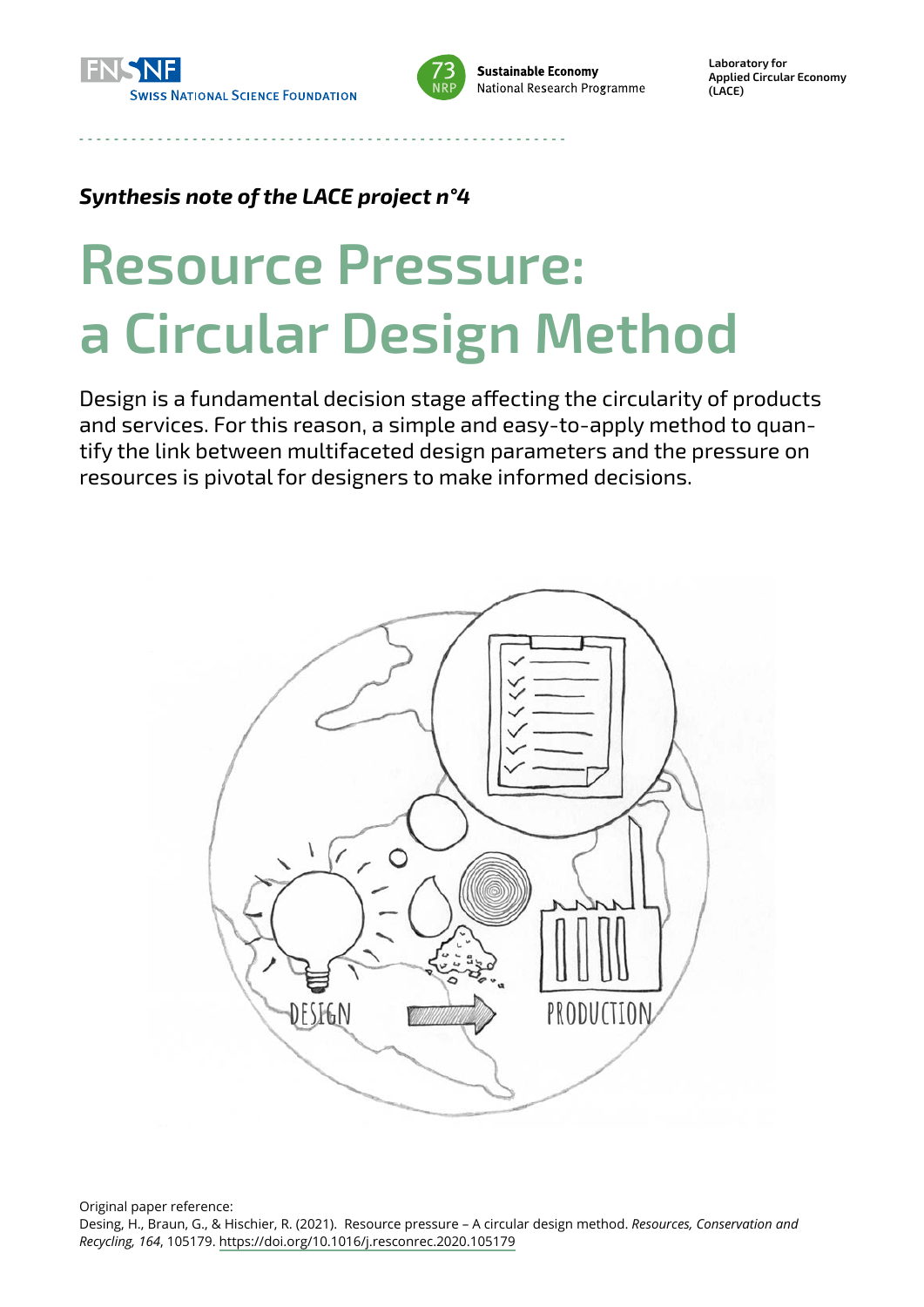#### **Design Has a Key Role in a Circular Economy**

Design enables decisions to be made at the very beginning of the life cycle of products, defining the quantity and quality of materials and the energy needed for production and operation. At the level of products, design allows decreasing the use of certain resources (e.g. primary resources such as metals or minerals), while increasing the use of others (e.g. recycled materials), thus reducing the overall consumption of resources. How things are designed has in addition an influence on the use phase as well as on options for the end-of-life treatment, determining the quantity and quality of materials and components that are recoverable.

**Design is key to enable a sustainable circular economy**, by decreasing material and energy consumption, decreasing waste production and environmental impacts, while simplifying the implementation of circular strategies (e.g. by designing products to be easily repaired and maintained).

## **The Right Tools for Circular Design Are Missing**

Various eco-design tools estimating the environmental impacts of products already exist, related to circular economy or more general sustainability frameworks. It remains however difficult to choose the best suited tool, as they are often very **complex and time‑con‑ suming to use**. In the meanwhile, broad eco‑design guidelines are available and easier to use, but often stay **too general and lack the necessary quantitative perspective**.

In this context, what is needed is an easy-to-use method that can inform designers from the very beginning, providing clear guidance without requiring too much additional knowledge and data.

The above issue is at the core of the research carried out by researchers of Empa, the Swiss Federal Laboratories for Materials Science and Technology, in the context of the Swiss National Research Programme "Sustainable Economy" (NRP 73) – project "Laboratory for Applied Circular Economy" (LACE).

Indeed, the authors proposed a **new decision support indicator called "resource pres‑ sure" (quantitative perspective) together with design guidelines (qualitative per‑ spective)**. The method aims at **guiding the selection of materials and circular strat‑ egies from early design phases onward, with the goal of reducing the pressure on primary resources and maximizing the utility of materials for our socio‑economic system**.

The qualitative guidelines can be used in the early phase of design (when the required data is lacking) to orient the design conception, while the quantitative indicator can measure the effect of design interventions on resource consumption. This combination is a strong feature of the methodology which is often lacking in other design approaches.

The quantitative perspective of the method can be numerically calculated with equations that can be found in the original paper. For the sake of simplicity, this note only discusses the qualitative aspects of the method.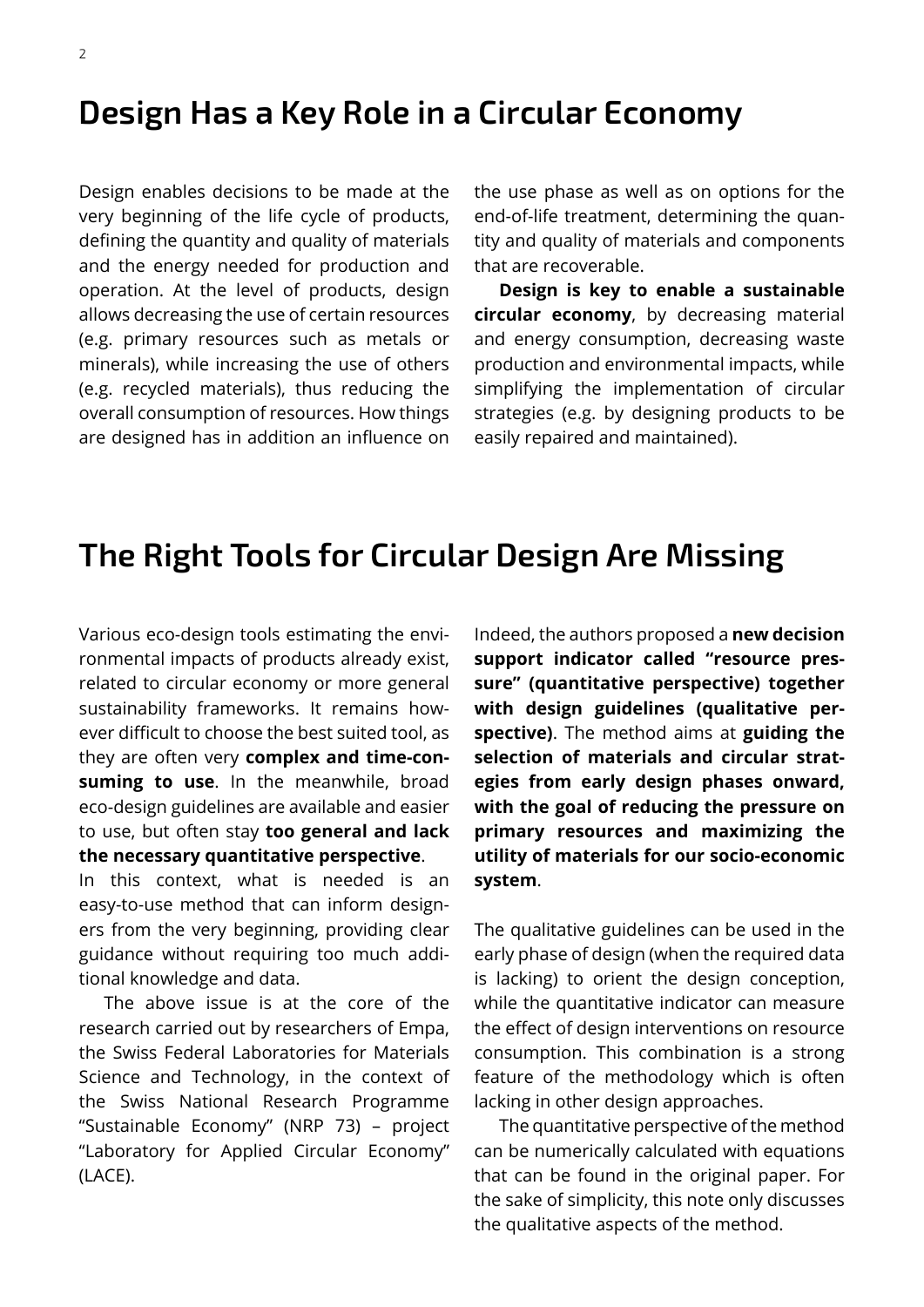## **The Resource Pressure Method in a Nutshell**

The resource pressure method focuses on the environmental impacts caused by the consumption of resources, measuring the pressure exerted by a product on sustainably available resources. To develop the indicator (see c.), it is thus necessary to define the **sus‑ tainable availability of resources** (see a.) and to set the boundaries of a **product sys‑ tem** (see b.).

**a.** *Ecological resource budget as a benchmark*<br>
The "ecological resource budget" (ERB) can be used as a benchmark to define how much of a material can be theoretically produced while staying within the Earth system boundaries. To calculate this budget different methodologies can be applied. In the paper, the ecological resource potential (ERP) is used.

> The ERP represents the production mass flow that, at a chosen probability, does not cause the violation of global boundaries in isolation. This is a relative measure for comparing different materials, which may be limited by different Earth system boundaries. Using ERP allows defining the design that minimizes environmental impacts. The necessary data to calculate the ERP are the uncertainty distributions of Earth system boundaries and the impacts caused by the extraction, production, and final disposal of primary materials. Alternatively, it is also possible to use ecological resource availability (ERA) budgets, which are absolute resource budgets that are possible while considering all societal activities at the same time. The calculation of ERA thus requires the allocation of Earth system boundaries to specific activities (see note n°3 for more information).

*Flows of materials in a product system* A product system represents the continuous flow of material inputs and outputs (emissions and waste) that are necessary to provide the functionality over time of a certain product or service. **b.** 

#### **Material Flow Analysis**

Material Flow Analysis (MFA) is a methodology to quantify flows and stocks of materials or substances in a well‑defined system. In the case of a product or a service, the system boundaries are set around the inputs and outputs necessary to provide the functionality of a defined product / service.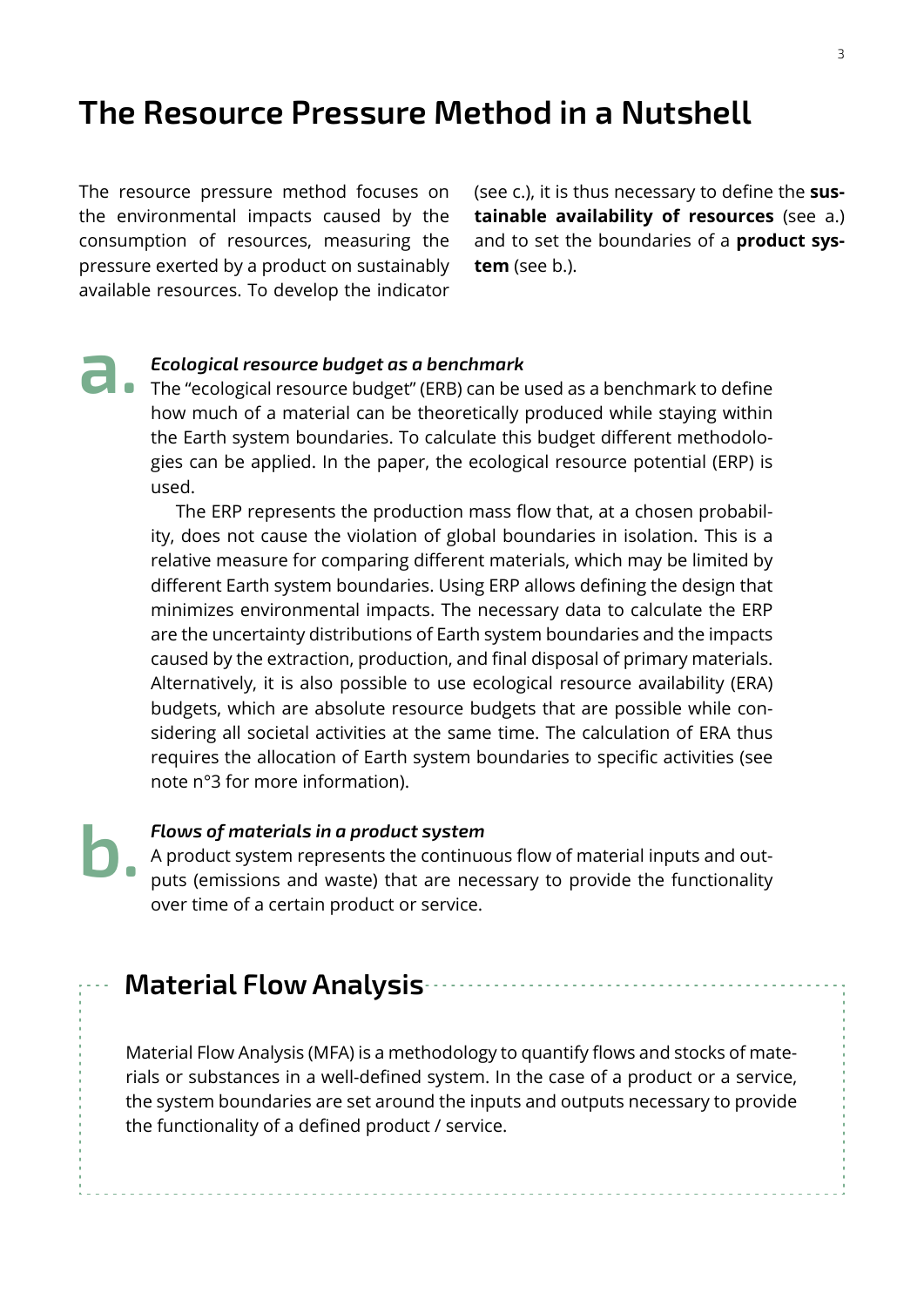As illustrated in Figure 1 below, inputs and outputs to a product system can be categorized into different groups:

• *Consumed materials*: primary virgin material inputs (e.g. fuel) and final losses (e.g. emissions);

• *Recycled materials*: close loop material where the material output does not lose quality and can therefore be an input within the same product system; • *Cascaded materials*: if a material cannot be used for the same function again, it may be used for lower quality applications and cascaded as an input (i.e. secondary material) to another product system.

Because of mass conservation, every input is turned eventually into an output, at latest at the end-of-life. Averaging the material flows induced by the system over time, the product system can be considered in steady state, i.e. requiring constant inputs and generating constant outputs.

This means that not only primary material consumption produces a pressure on resources, but also that losses at the end of life of a product will lead to an increased demand for primary materials elsewhere in the economic system.



Figure 1 - Flows of materials in a product system and design parameters influencing the flows (and thus the resource pressure)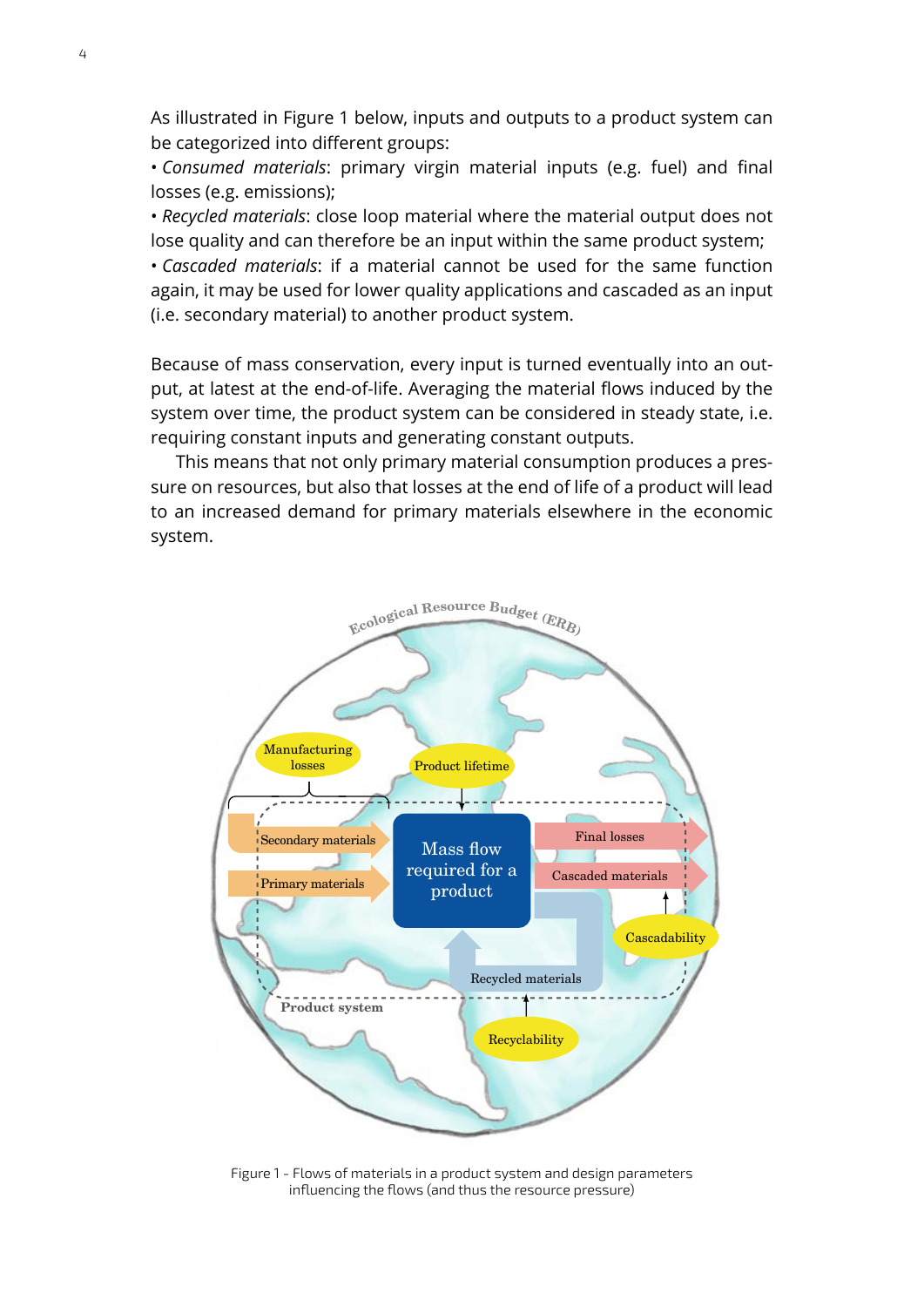# *The design parameters*  **c.**

Based on the steady state described above, design is fundamental because it can influence resource pressure on both sides, having an impact on the quality and the quantity of the inputs (e.g. through the choice of materials) and the outputs (e.g. by affecting the cascadability).

To evaluate how design can influence the pressure on resources, the material choice together with different design parameters can be considered. Below, the different steps of the design guidelines are presented.

• **Material choice**: the choice of materials can have a profound effect on embodied environmental impacts, it however also influences other design parameters, such as lifetime, recyclability or manufacturing losses;

• **Mass in product**: for the same functionality of a product / service, differences in design can entail differences in the mass of materials (e.g. designing lighter and more compact shipping boxes can decrease weight and volume, which can optimize transport and material use, decreasing resource pressure);

• **Product lifetime**: modifying lifetime of products through design can have an influence on the material needs per service unit (e.g. using more durable materials increases lifetime and decreases the mass flow required for a prod‑ uct over time);

• **Manufacturing losses**: depending on the manufacturing technology, more or less material is lost during manufacturing (e.g. machining swarf). These losses can be collected and recycled or cascaded;

• **Recyclability**: design can influence the possibility to reuse materials at the same quality (e.g. modularity can enhance the separation of materials in recycling, leading to lower levels of contamination);

• **Primary material content**: primary material can be substituted to some extent by secondary material cascaded from a different product system. Depending on the design requirements (color, appearance, mechanical properties,…), more or less primary material is necessary;

• **Cascadability**: different designs can have an impact on the cascadability, which is important to prolong the lifetime of materials by allowing cascading them multiple times until the quality of the material becomes too low.

#### **Design guidelines**

Based on the definition of the sustainably available resources, on the identification of the necessary material flows required by a product system and of the design parameters

that can influence the resource pressure caused by the material flows, qualitative design guidelines (as shown in Figure 2 next page) can be derived.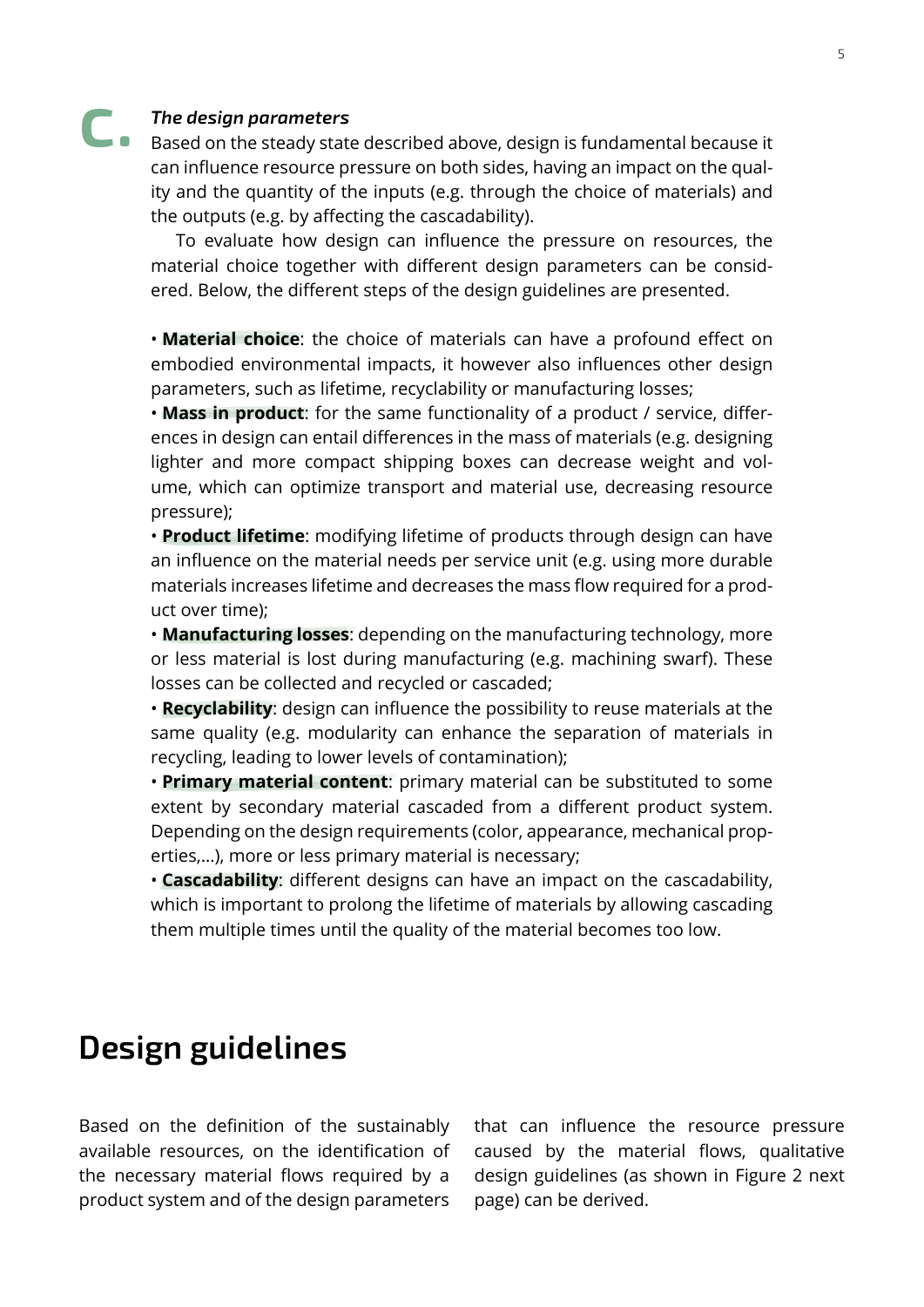

The guidelines aim at being used as a rule of thumb when conceptualizing alternative designs, remaining rather general and not being meant to be exhaustive. **The guidelines**  **are intended to support the conception of design changes, which can be evaluated quantitatively by using the resource pres‑ sure indicator.**

# **Applying the Resource Pressure Method to a Real‑life Product Design Decision**

To test the resource pressure method, it is applied to a real-life case study, defined in collaboration with V‑Zug. The method is employed to compare different possible designs of a heat exchanger (an element of a heat pump, which serves for reducing electricity demand in tumble dryers).

This product is selected because the designers want to evaluate which material alternative (aluminium or copper) is preferable from an environmental point of view and because the changes in the design of the heat exchanger have a negligible effect on the performance of the device in the use phase.

There are two initial design options, which imply different structures, material needs, manufacturing processes and impacts:



• *Design 1 ‑ only aluminium (Al/Al)*: presents a bulky design due to lower thermal conductivity. The manufacturing causes losses of material (that are however recycled) and at end‑of‑life the

product needs to be shredded, causing the contamination of the aluminium, which can't be recycled and thus needs to be cascaded to lower quality cast alloys.



• *Design 2 ‑ aluminium and copper (Cu/Al)*: the different materials allow for a different structure that causes less manufacturing losses and allows for a smaller size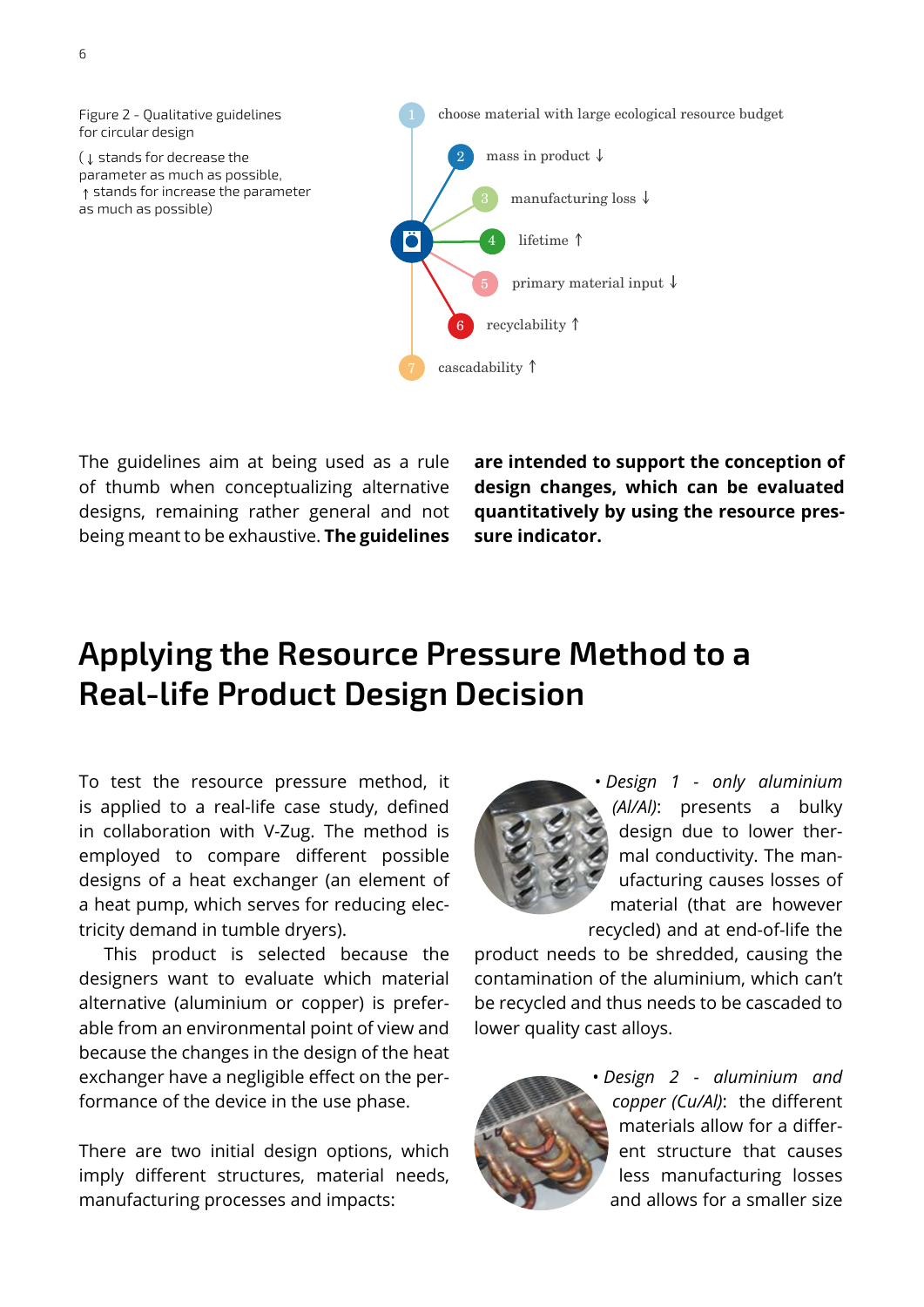of the heat exchanger. For this design copper is sourced from the world market and contains 1/3 secondary copper. At the end-of-life, the copper presents a good recyclability. Instead, the aluminium is contaminated with other elements and can only be cascaded to cast alloy applications.

Comparing the initial design options (see Figure 3 below) for the heat exchanger, it is possible to see that the design made of copper and aluminium (Cu/Al) presents a lower resource pressure. This result derives from the lower manufacturing losses, the possibil‑ ity to use secondary material and the recyclability of copper at the end-of-life.

By modifying the design of the tumble dryer, the heat exchanger can be easily removed at the end of life. Separating the heat exchanger before shredding allows a more specific recycling, increasing the recyclability of the metals. Indeed, for the Al/Al design, modularity eases dismantling and separate recovery, avoiding contamination and thus increasing the **recyclability** of aluminium while decreas‑ ing **cascadability**.

This is not applicable to the Cu/Al design, where separating the two materials would be too labour-intensive to be economically viable and shredding remains necessary for separating the two materials even if the heat exchanger is dismantled.

Thus, implementing modularity will modify the resource pressure of the two products, making the design option Al/Al more favorable than Cu/Al (as represented in Figure 4 below).



Figure 3 - Resource pressure of the two initial design options for the heat exchangers



Figure 4 - Resource pressure of the two design options by implementing a modular design

# **Conclusion**

Through the application of the methodology to a case study, the authors have proven that because only six parameters are necessary, the calculations are simple and can be performed quickly during the design process. The results can give a clear guidance to design, showing the influence of each parameter on the resource pressure. However, recyclability and cascadability remain hard to estimate and need specific knowledge which

is not always available in design teams.

The data needed to calculate the resource pressure indicator are also used as an input for Life Cycle Assessments (LCA). This means that the resource pressure can serve as an indicative preliminary method to be used in the design phase, and thus does not aim at replacing LCA but can instead precede LCA and be validated ex post through a LCA of the final product.